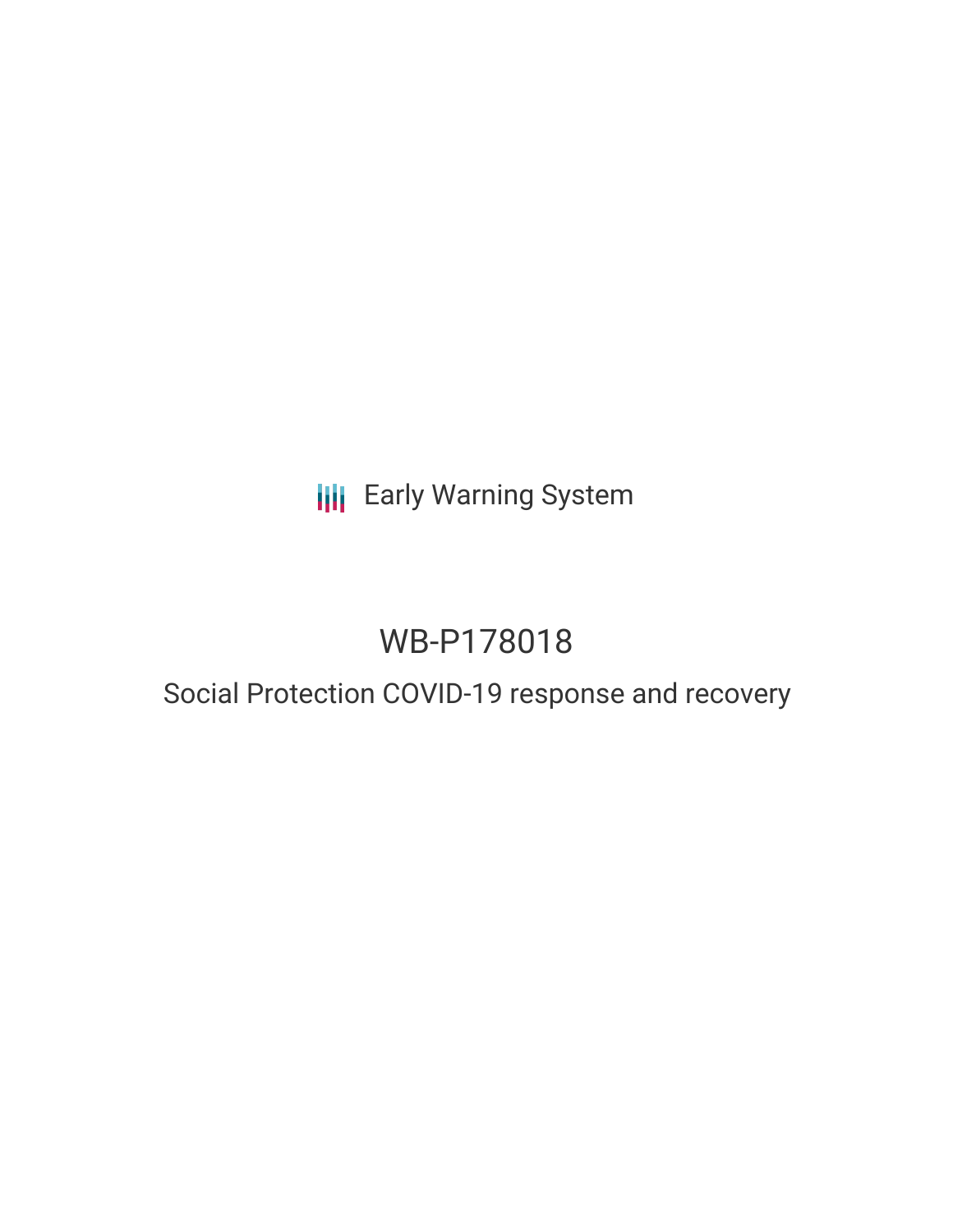

#### **Quick Facts**

| <b>Countries</b>               | Sao Tome and Principe                                          |
|--------------------------------|----------------------------------------------------------------|
| <b>Financial Institutions</b>  | World Bank (WB)                                                |
| <b>Status</b>                  | Proposed                                                       |
| <b>Bank Risk Rating</b>        | B                                                              |
| <b>Voting Date</b>             | 2022-04-28                                                     |
| <b>Borrower</b>                | Government of the Democratic Republic of Sao Tome and Principe |
| <b>Sectors</b>                 | Law and Government                                             |
| <b>Investment Type(s)</b>      | Grant                                                          |
| <b>Investment Amount (USD)</b> | \$12.00 million                                                |
| <b>Project Cost (USD)</b>      | \$12.00 million                                                |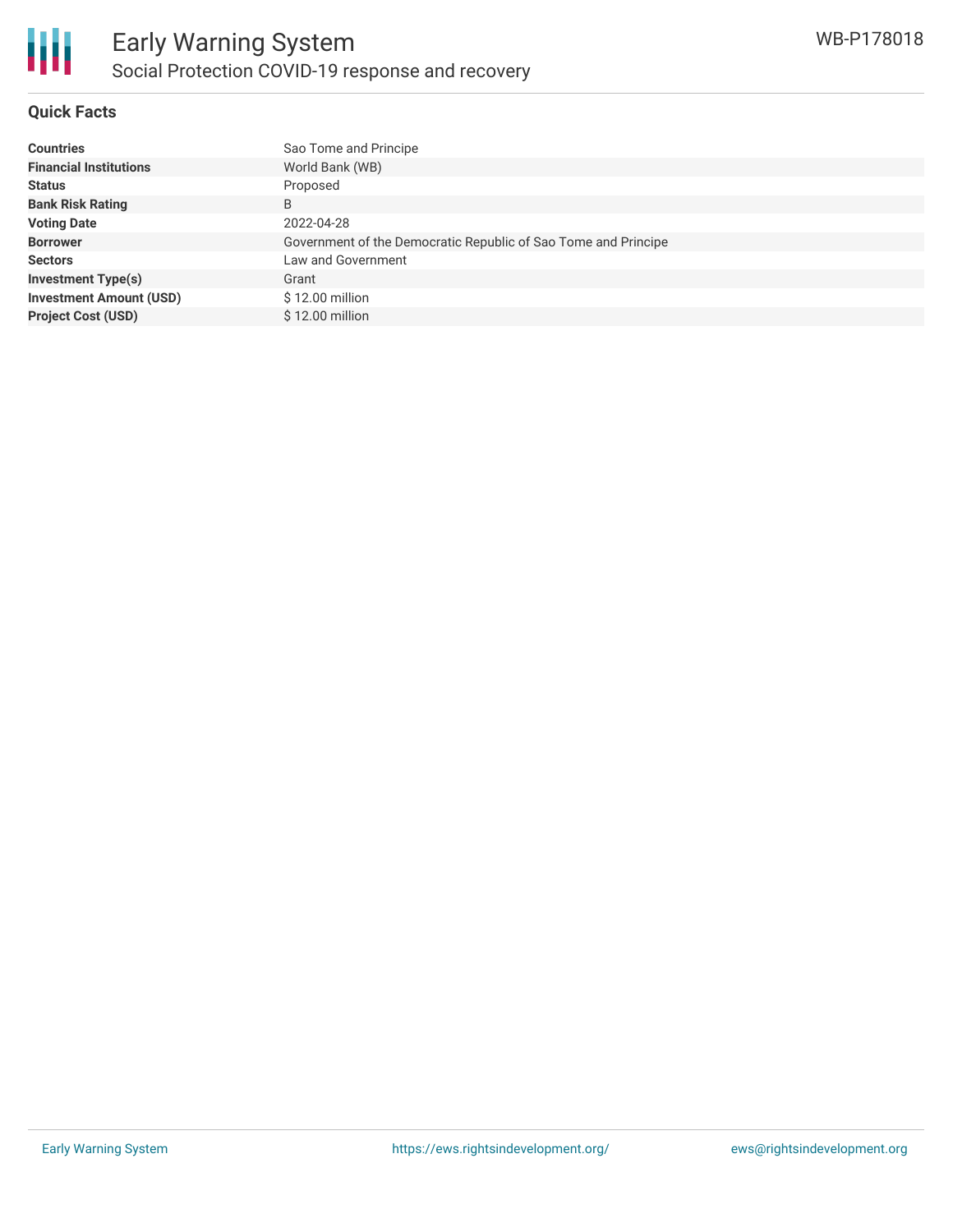

#### **Project Description**

According to bank documents, the objective of the project is to strengthen social protection systems and expand the coverage of the social protection programs.

Component 1. Institutional strengthening of the social protection sector.

Component 2. Social assistance for human capital development and economic inclusion.

Component 3. Project implementation support. This component will directly finance the costs associated with the fiduciary management (FM) of the project.

Component 4. Contingent Emergency Response Component (CERC, Zero allocation).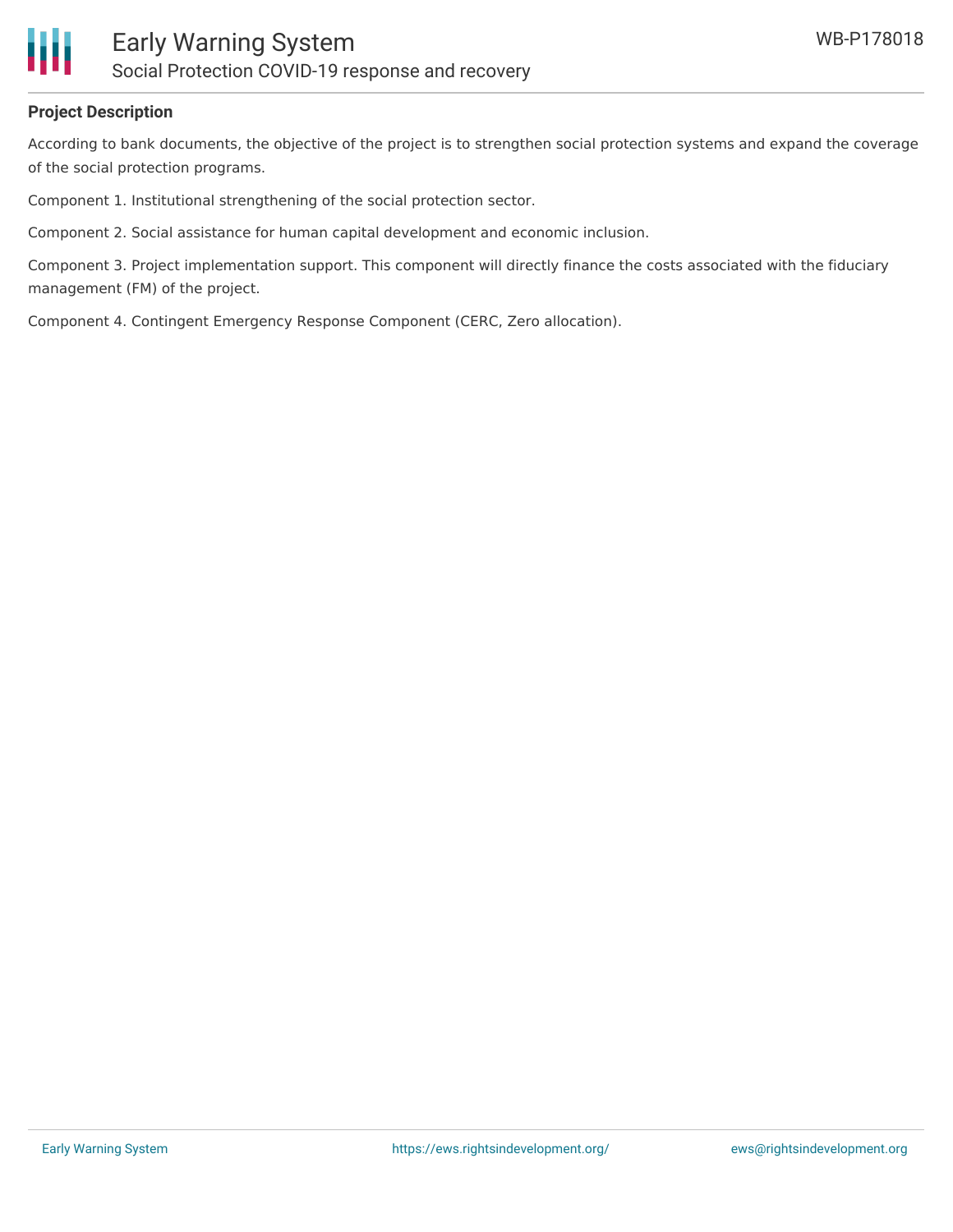

#### **Investment Description**

World Bank (WB)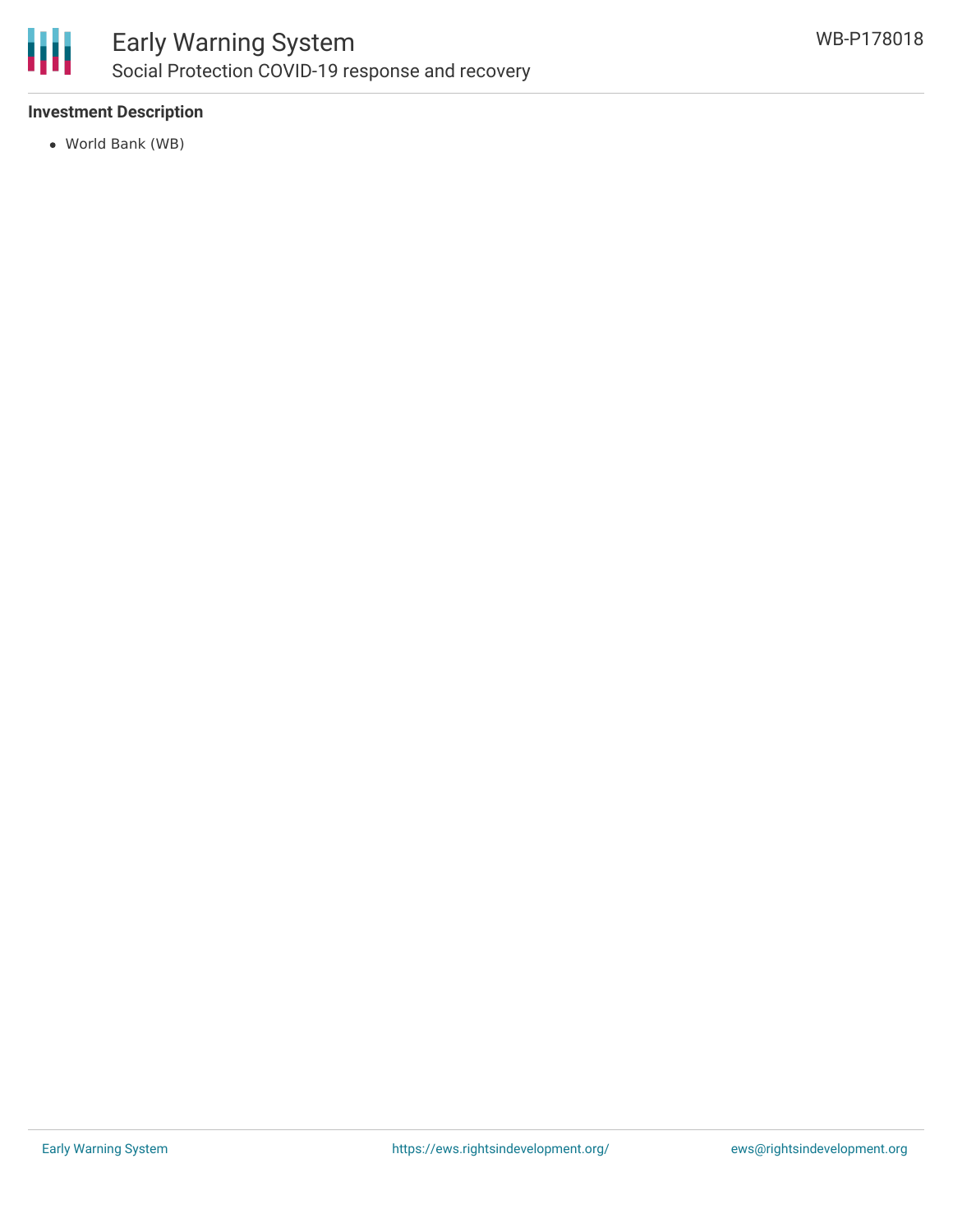

#### **Contact Information**

**World Bank:**

Jordi Jose Gallego-Ayala Social Protection Specialist

### **Borrower:** Democratic Republic of Sao Tome and Principe Ginesio da Mata National Director of Studies and Planning [ginesiodamata@yahoo.com.br](mailto:ginesiodamata@yahoo.com.br)

#### **Implementing Agency:**

Ministry of Labor, Solidarity, Family and Professional Training Jurtalene Henriques National Director of Social Protection, Solidarity and Famil [jurtahenriques@hotmail.com](mailto:jurtahenriques@hotmail.com)

#### **ACCESS TO INFORMATION**

To submit an information request for project information, you will have to create an account to access the Access to Information request form. You can learn more about this process at: [https://www.worldbank.org/en/access-to](https://www.worldbank.org/en/access-to-information/request-submission)information/request-submission

#### **ACCOUNTABILITY MECHANISM OF THE WORLD BANK**

The World Bank Inspection Panel is the independent complaint mechanism and fact-finding body for people who believe they are likely to be, or have been, adversely affected by a World Bank-financed project. If you submit a complaint to the Inspection Panel, they may investigate to assess whether the World Bank is following its own policies and procedures for preventing harm to people or the environment. You can contact the Inspection Panel or submit a complaint by emailing ipanel@worldbank.org. Information on how to file a complaint and a complaint request form are available at: [https://www.inspectionpanel.org/how-to](https://www.inspectionpanel.org/how-to-file-complaint)file-complaint